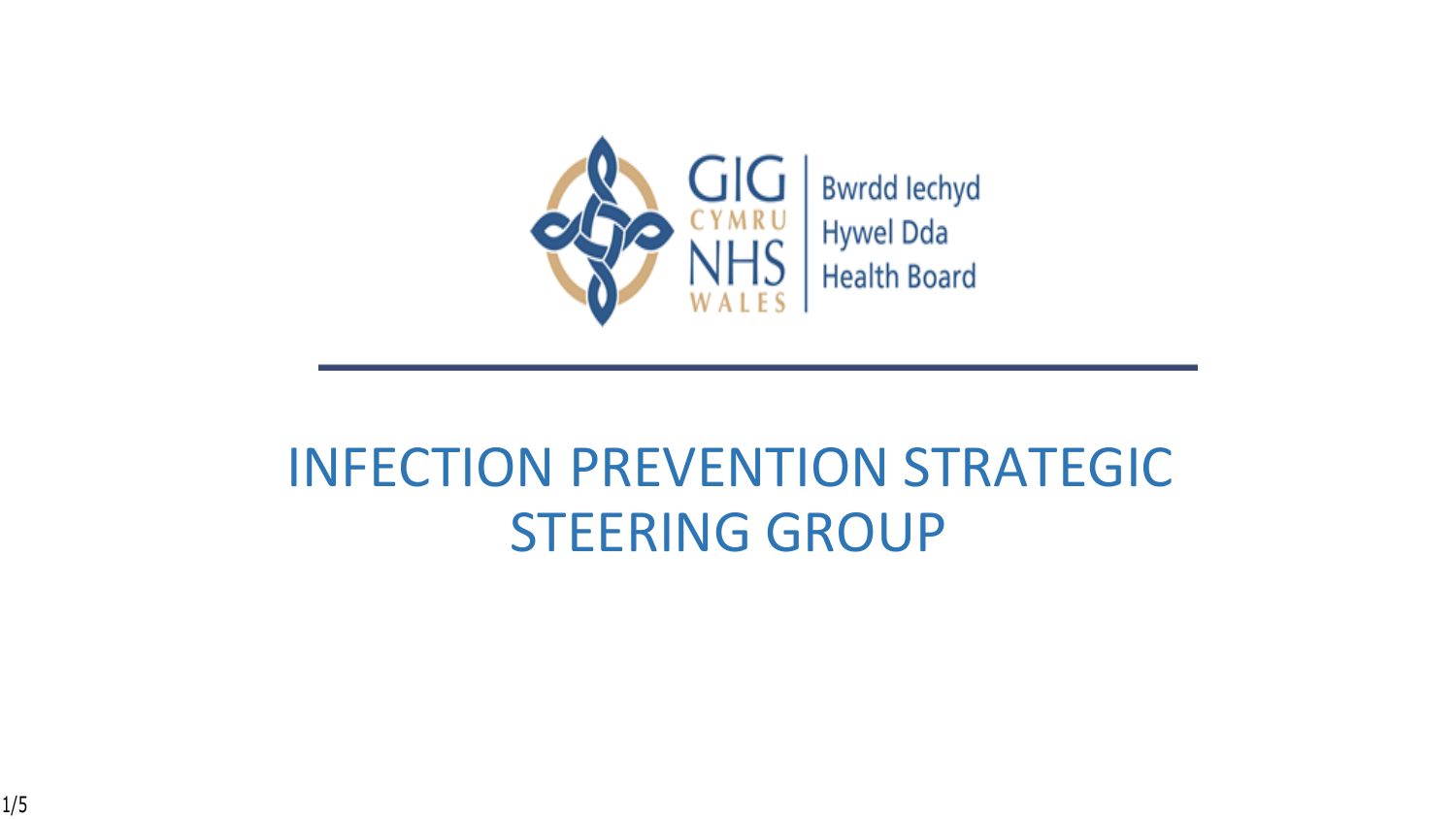# **Situation**

The Infection Prevention Strategic Steering Group (IPSSG) has continued to meet monthly during Quarter 4 of 2020/21. Core agenda items include:

- COVID-19 outbreaks: From 1<sup>st</sup> October 2020 to 28<sup>th</sup> February 2021, the Health Board has/is managing 44 Hospital Outbreaks
- Health Care Associated Infection (HCAI) Performance Report
- Alert Organisms Surveillance Pseudomonas in Critical Care, Clostridium difficile Period of Increased Incidence (PII).
- Cleaning Standards
- Ventilation and Prevention of Airborne Transmission of Infection
- Antimicrobial Resistance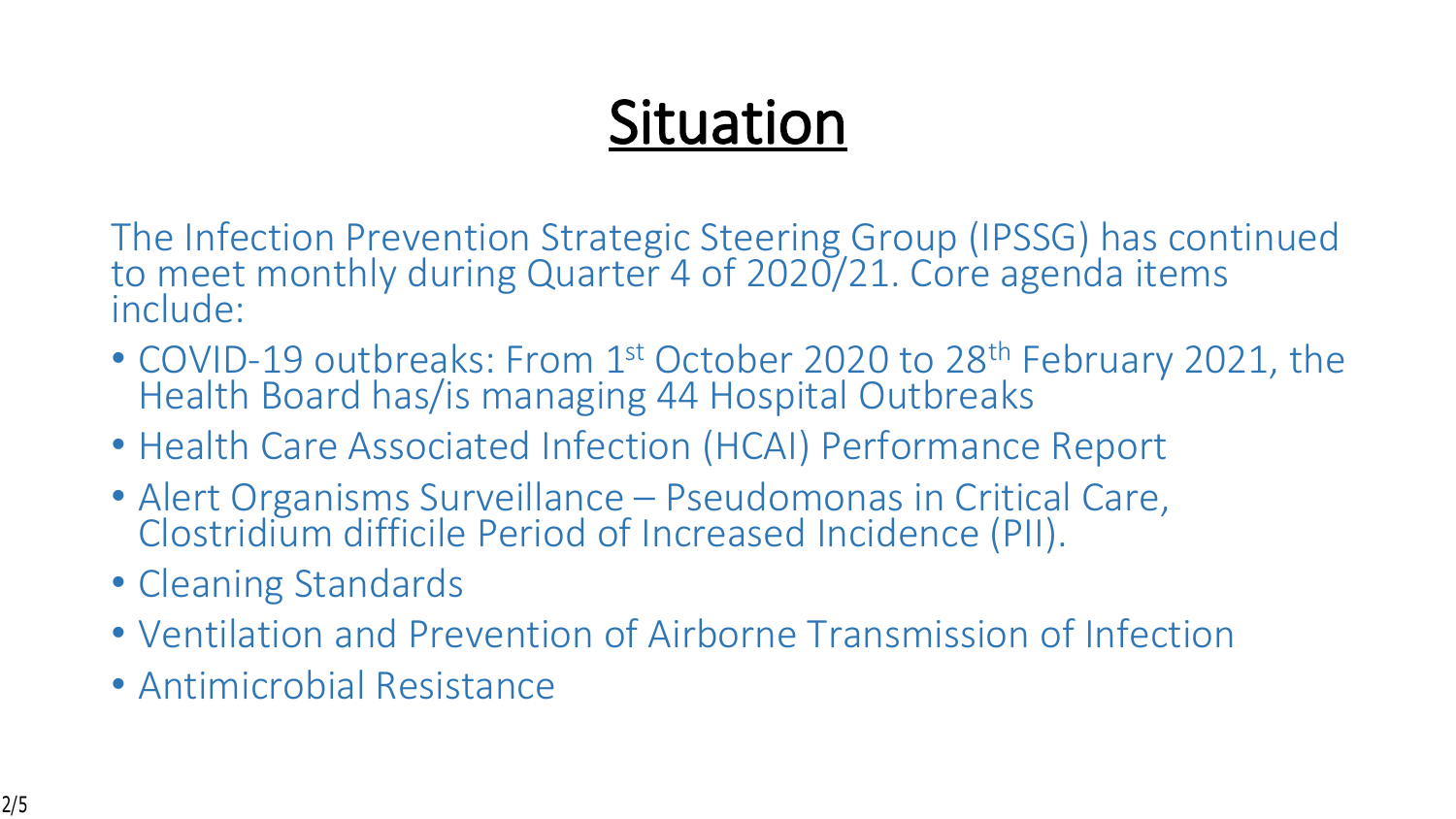# **Risks and Mitigation**

- COVID-19 outbreaks: Assurance report presented to Quality, Safety and Experience Assurance Committee (QSEAC) in February 2021, HCAI Performance Report
- Outbreak of Pseudomonas in Critical Care (2 linked cases). Outbreak Control Group convened; source of outbreak traced to water outlet in newly established Augmented Care area. Controls were implemented and no further cases identified.
- Period of Increased Incidence of *C.diff* identified by genome sequencing. Incident Team established to investigate.
- Cleaning Standards:
	- Cleaning Standards baseline assessment submitted to Welsh Government (WG) together with a bid for £2.88million for the revised staffing framework.
	- Staffing structure reviewed in addition to cleaning roles, there will be quality assurance, training and hygienist roles. Health Board wide Environmental Steering Group to be re-established.
	- Bid awaiting approval at WG level.
- Ventilation and Prevention of Airborne Transmission: Report discussed at Capital, Estates and Information Management & Technology (CEIM&T) Sub-Committee in January 2021 regarding compliance with the Wealth Health Circular, WHC(2018) 033: Airborne Isolation Room Requirements. This WHC outlines the minimum requirements that Health Boards should meet with regards to the provision of Negative Pressure Suites (NPS). Agreement to establish a Short Life Working Group (SLWG) to develop the strategic direction and plan for the provision of NPSs.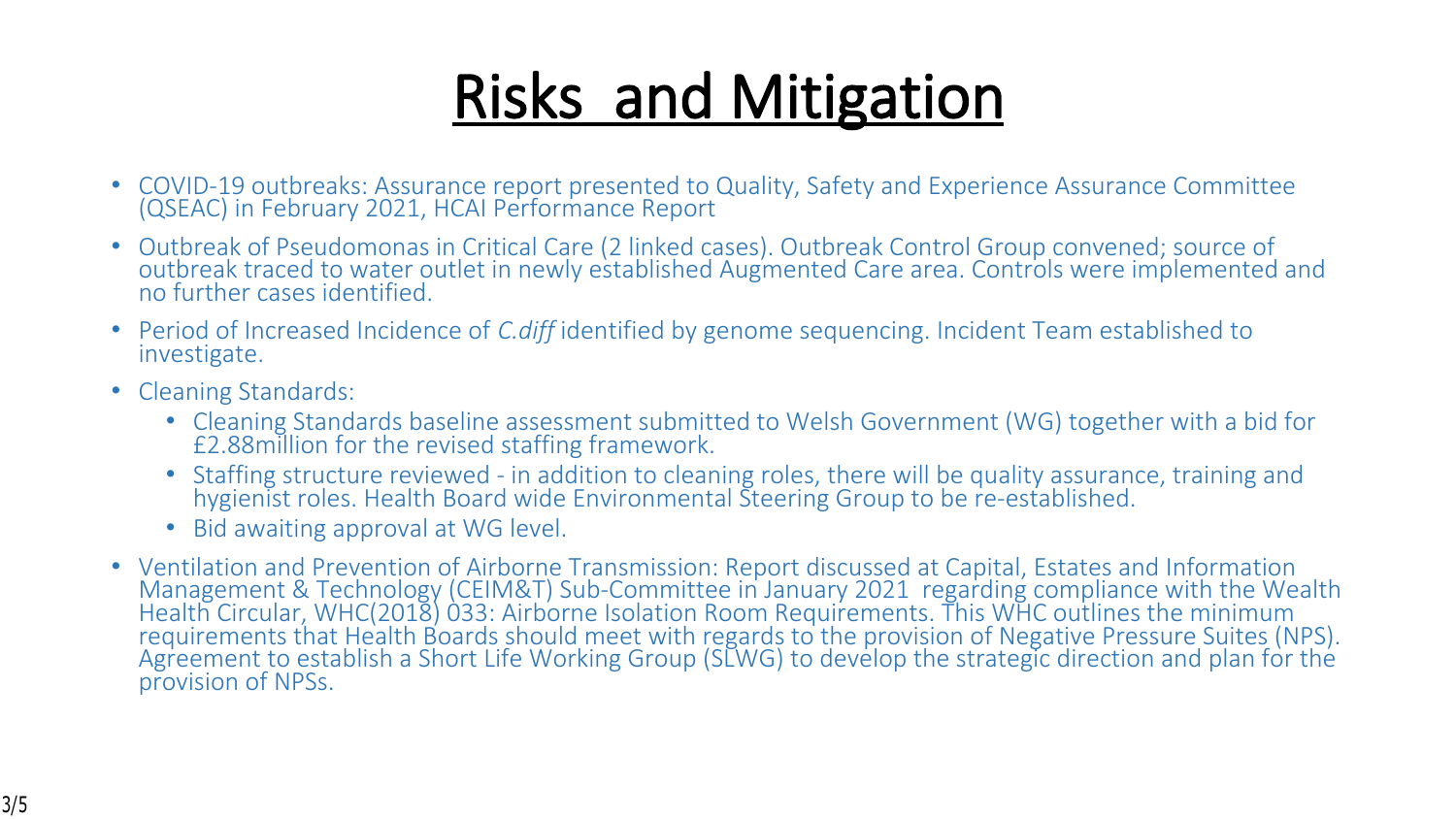# **Risks and Mitigation (cont'd)**

- Antimicrobial Resistance (AMR):
	- Report on antimicrobial prescribing in Primary Care identified a 24% increase in prescribing compared to the same period last year. The report has been circulated to GPs. IPSSG advised this was the lowest increase across all Health Boards in Wales and was attributable to alternative ways of working, e.g. Telemedicine and less face to face consultations.
	- Antibiotic usage in Secondary Care has been tracked against the WG targets using *'Antibiotic i'* and has demonstrated a reduction in antibiotic prescribing in all of the Health Board's acute hospitals.
	- AMR targets have been paused for 2021/22.
- Infection Reduction Expectations:
	- The Health Board is currently reporting reduced rates of infection across all 5 target areas. This is not reflected across Wales.
	- Infection Reduction Targets have not yet been published for 2021/22.